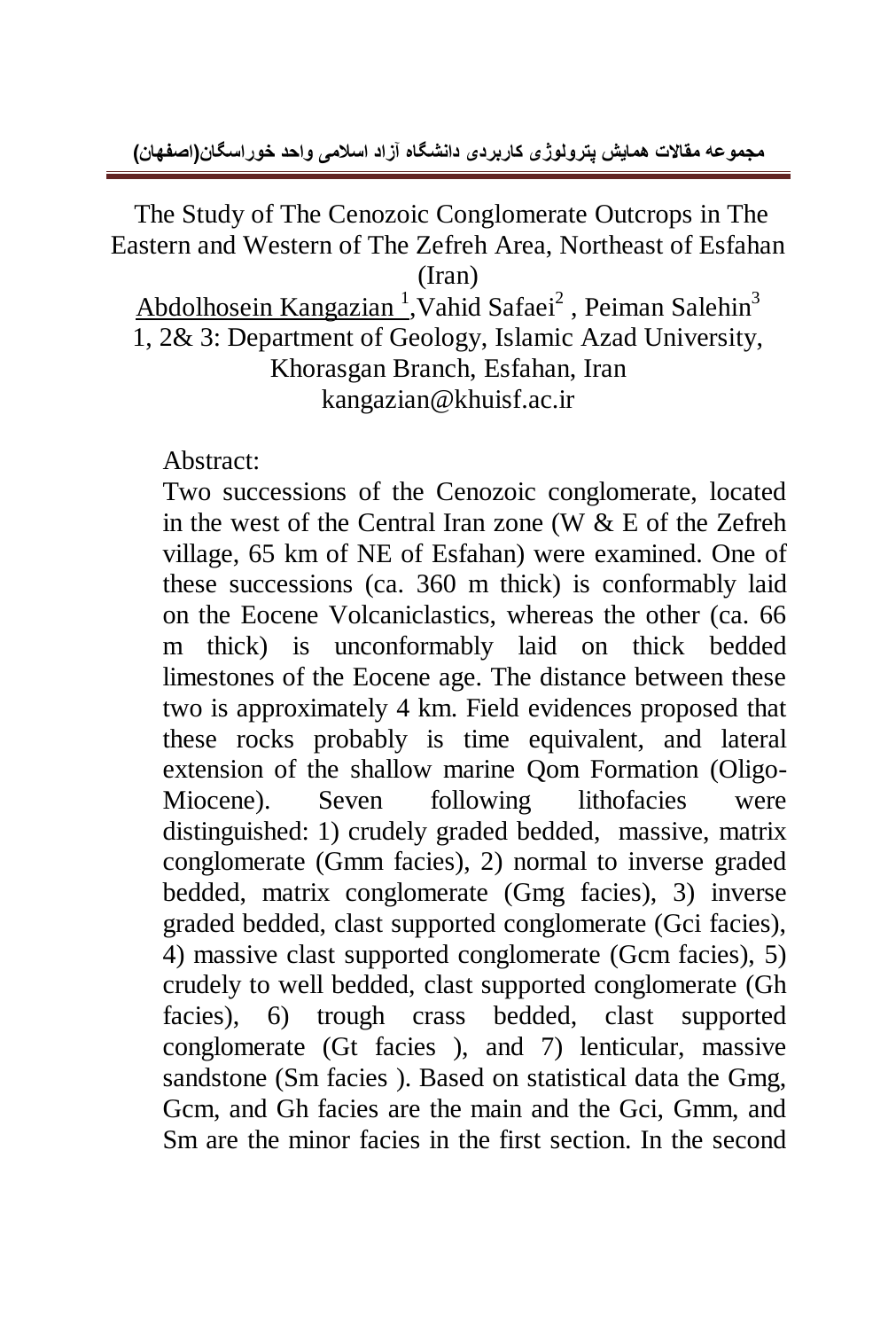section the Gmg, Gcm, Gci facies are the main and the Gh, Gmm, and Sm are the minor facies. The main facies were originally deposited by debris flows, revealing that these rocks were occurred in a dry alluvial fan. Palaeocurrent directions could show that the fan was extended to the northeast (from the W section to E second) in the study area. Accorcing to sequence stratigraphy data, two  $3<sup>rd</sup>$  sequences, composed of HST, FSST, and LST system tracts, were recognized, which can be corresponded in the both successions fittingly. Key word: Alluvial fan, Conglomerate, Sequence

1-Introduction:

Stratigraphy, Centeral Iran Zone.

Conglomerate rocks, have a lot of evidence, can reveal climatic, tectonic, and depositional characteristics of their environments, especially if these data be matched with sequence stratigraphy information. This paper is a case study about occurrence and evaluation of the Oligocene/Miocene conglomerates in the Zefreh area (65 km of the northeast of Isfahan /central Iran). All the geological studies have been done in this area, until now, are about paleontology, lithostratigraphy and carbonate sedimentology (e.g.: Hairapetian 2009, Reuter et al. 2007, Gholamalian 2007, Jafarian & Brice 1973 and so on). But this study is the first investigation about the conglomerate and its sequence stratigraphy in the region. Consequently two outcrops, were located on the west and east side of the Zefreh village, were selected for inspecting. The positions of the bases of the west and the east sections are 32°53´57" N, 52°15´39" E and 32°53´64" N, 52°43´76" E, respectively.

2- Methodology: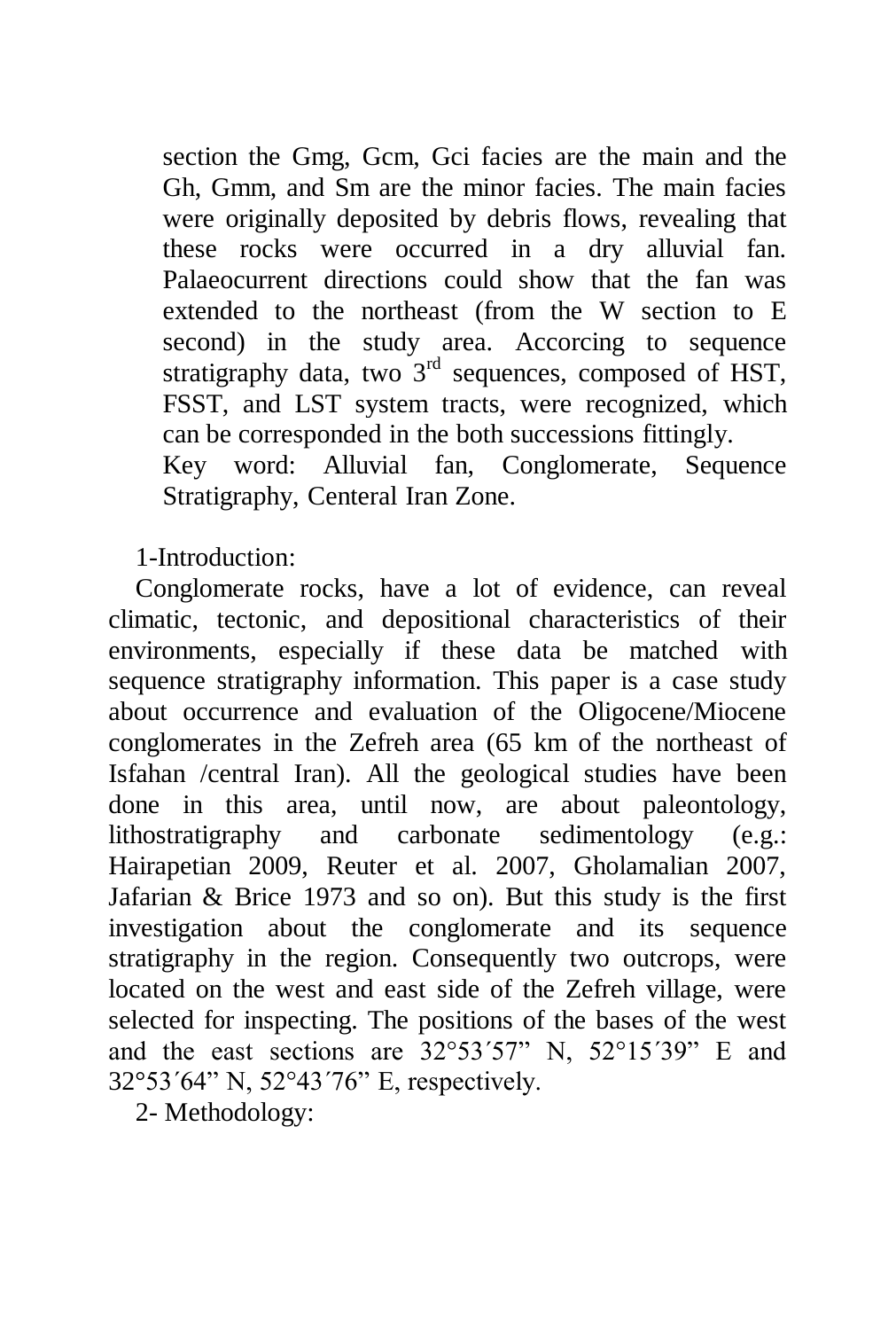The coarse clastic terrigenous rocks must be examined based on the field study. In this investigation, firstly, the pebble-type, texture, sedimentary structure, packing and the amount of the clasts and matrix of the rocks were studiedfrom the base toward the top of the sections. Secondly, the characteristics of the rock beds were checked vertically and laterally. Then the terrigenous rocks were classified based on the Petijohn (1975) and limestone was named according to Grabau's classification (1904). The lithofacies were recognized based on the Miall's method (2006). Based on the maximum grain size changes, along to the successions and by means of the Fisher's (1964) and Tucker's (2003) methods, the  $3<sup>rd</sup>$  order sequences and their system trackts were determined. The sequence stratigraphy terms were extracted from Catuneanu (2006), and Coe et.al (2003).

3- Lithostratigrapy of the Successions:

The west succession, which conformably placed on the Eocene Volcaniclastic rocks (Radfar 2002), is composed of the following lithostratigraphic subdivisions:

Unit 1: It is composed of 33 m siliciclastics and Volcaniclastics rocks, including agglomerate and conglomerate, formed by various pebbles. Several tuff interbeds were also recorded.

Unit 2: The unit consists of the red, lens shaped peteromictic ortoconglomerates (ca. 209.6 m). The lenses are connected to each other without any lateral discontinuity. The contact with lower unit is sharp.

Unit 3: The unit is discriminated by its specific grey coloration from the underlying red unit 2. The lithostrata is also characterized by peteromictic orthoconglomerats and is made up of welded lenses such as previous unit. Sand lenses rarely are seen in this unit. Recent alluvial deposits covered upper part of this unit. Thickness of this unit is 119 meters.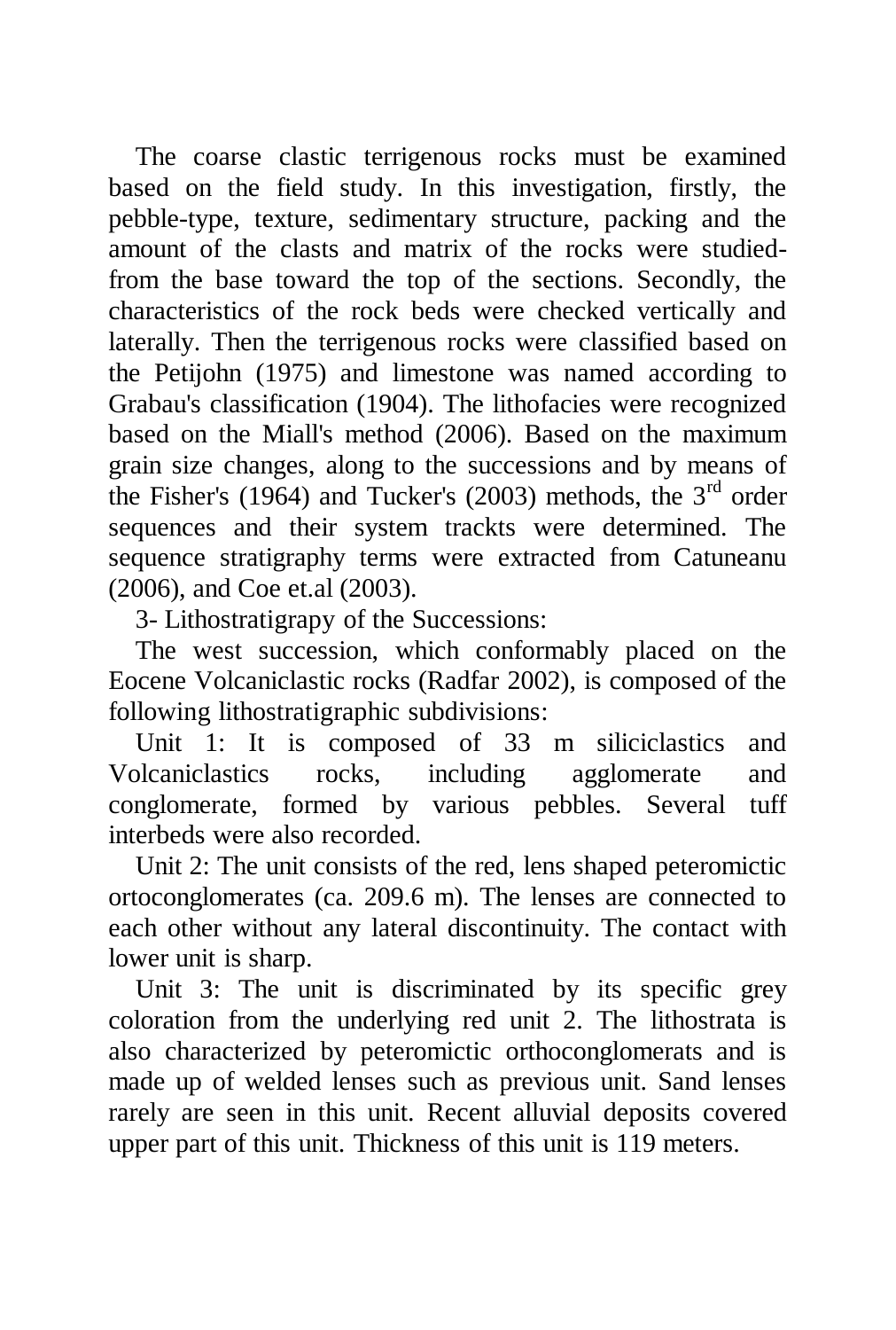The east succession conformably placed on the Eocene Volcaniclastic rocks, too. It can also be divided to three units which were explained in below:

Unit 1: this unit here, opposes the west succession, is thin (4 m) and composed of three limestone cycles (calcilutite to calcirudite). The unit conformably is located on the Volcaniclastic rocks.

Unit 2: a paleosol layer, about 0.3 to 1 m thickness, is the only component of this unit. Although it is an informal unit, but is very important in correlation of the both study successions (figure 3b).

Unit 3: like the west section, this unit was identified with its distinctive gray color conglomerates. This unit composed of lens shape conglomerate, and occasionally sandstone, layers which welded together and its thickness is 57.7 m. The conglomerate layers some time have erosional bases. This unit is covered by the recent alluvial sediments.

4- Petrography of the Successions:

Coarse grain siliciclastic rocks are composed of difference unstable detrital grains in these successions. They have a considerable extant and thicknesses and also composed of cobble to boulder size clasts. Consequently, according to Petijohn's classification (1975) and based on their matrix frequency, they can be called Orthoconglomerate. Based on point counting method data, it clears that the limestone, dolostone and sandstone clasts are abundant and Volcaniclastic, volcanic, and conglomerate clasts are scarce in these rocks. Consequently they were called Peteromictic Orthoconglomerate by means of Petijohns (1975). The rate of each clast-type changes from base to top of the sections. In the west succession, amount of the volcanic and Volcaniclastic fragments is abundant in the base (in unit 1) but in the upper portion (in units 2&3; chart 1) becomes rare, suddenly. The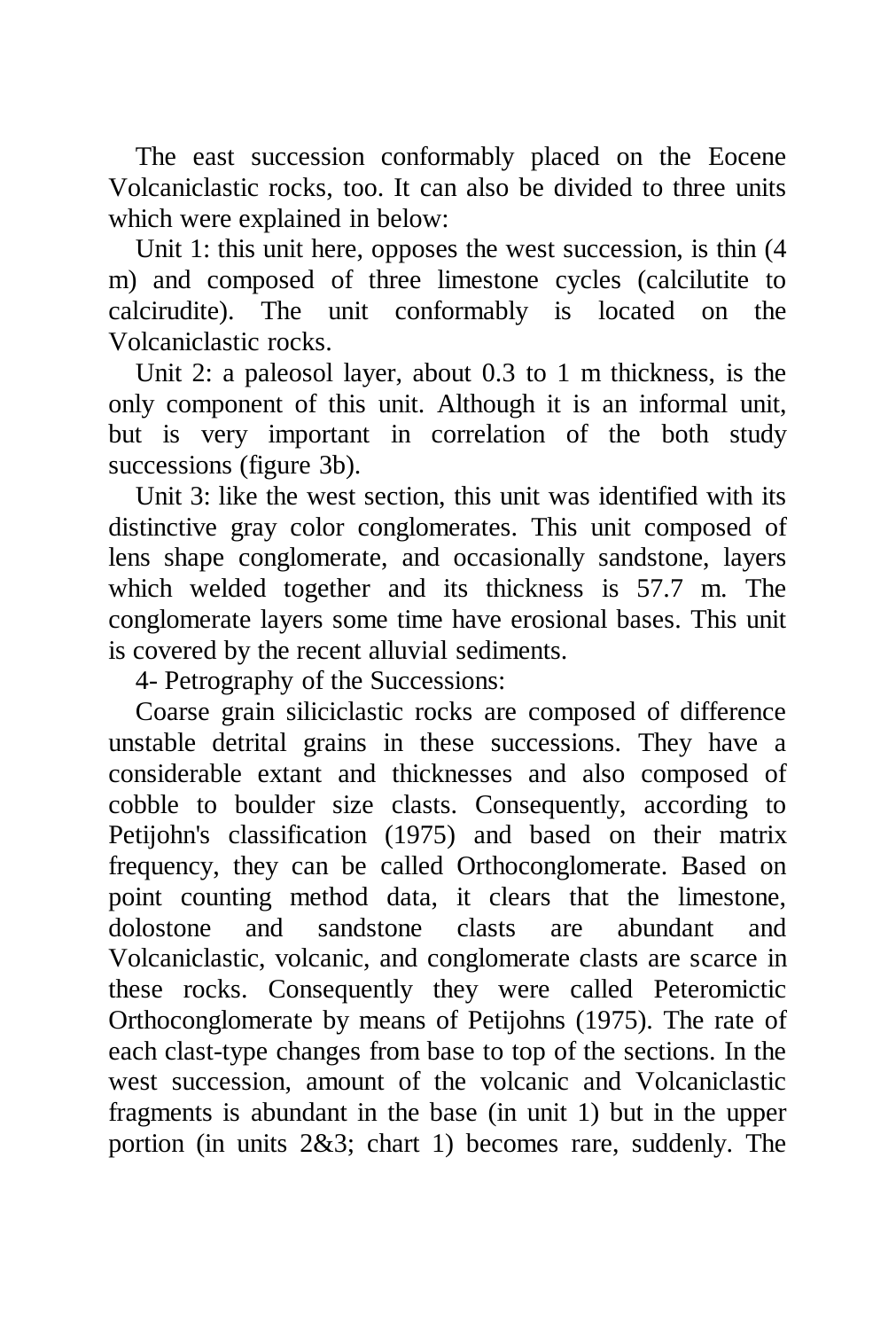dolostone and limestone gravels are the most frequent gravels in unit 2 but their proportions are considerable in unit 3, too. Although amount of Sandstone clasts has an increasingly trend toward the top of the section and they are much more in unit 3, the carbonate gravels are the most abundance gravel in this unit, yet. It can't be done such comparison between the units of the east succession because units 1 and 2 are not terrigenous, here. However it can be stand that carbonate clasts are the most frequent clast in the unit 3 of this section, also. The decrease of the average size of the gravels and the increase of the sand lenses distribution are the most important differences between this section and the west one.

5- Lithofacies of the Successions:

According to the Mial's classification (2006) and based on the field study, 7 lithofacies, include of the 6 conglomerate and the1 sandstone lithofacies, as follow, were recognized:

5-1- Conglomerate lithofacies:

Gmm facies: all matrix supported conglomerats with crudly graded bedding refer to this facies . The facies has an eroding aspect in the field, because of the abundant matrix. A plastic debris flow has created this facies (Mial 2006) for the reason that it hasn't basal and lateral erosion boundaries.

Gmg facies: this facies composed of matrix supported conglomerate with normal grading. Mial (2006) believed that this facies was produced by psedoplastic debris flow.

Gci facies: this facies includes of claste-supported conglomerates with reverse grading . Clast-rich or psedoplastic debris flow was the response of this facies (Mial 2006).

Gcm facies: clast supported conglomerates without any indicative structures . formed this facies. Pesudoplastic debris flow can make the facies (Mial 2006).

Gh facies: this facies consist of well bedded, clast-supported conglomerates, that have weakly grading and also imberication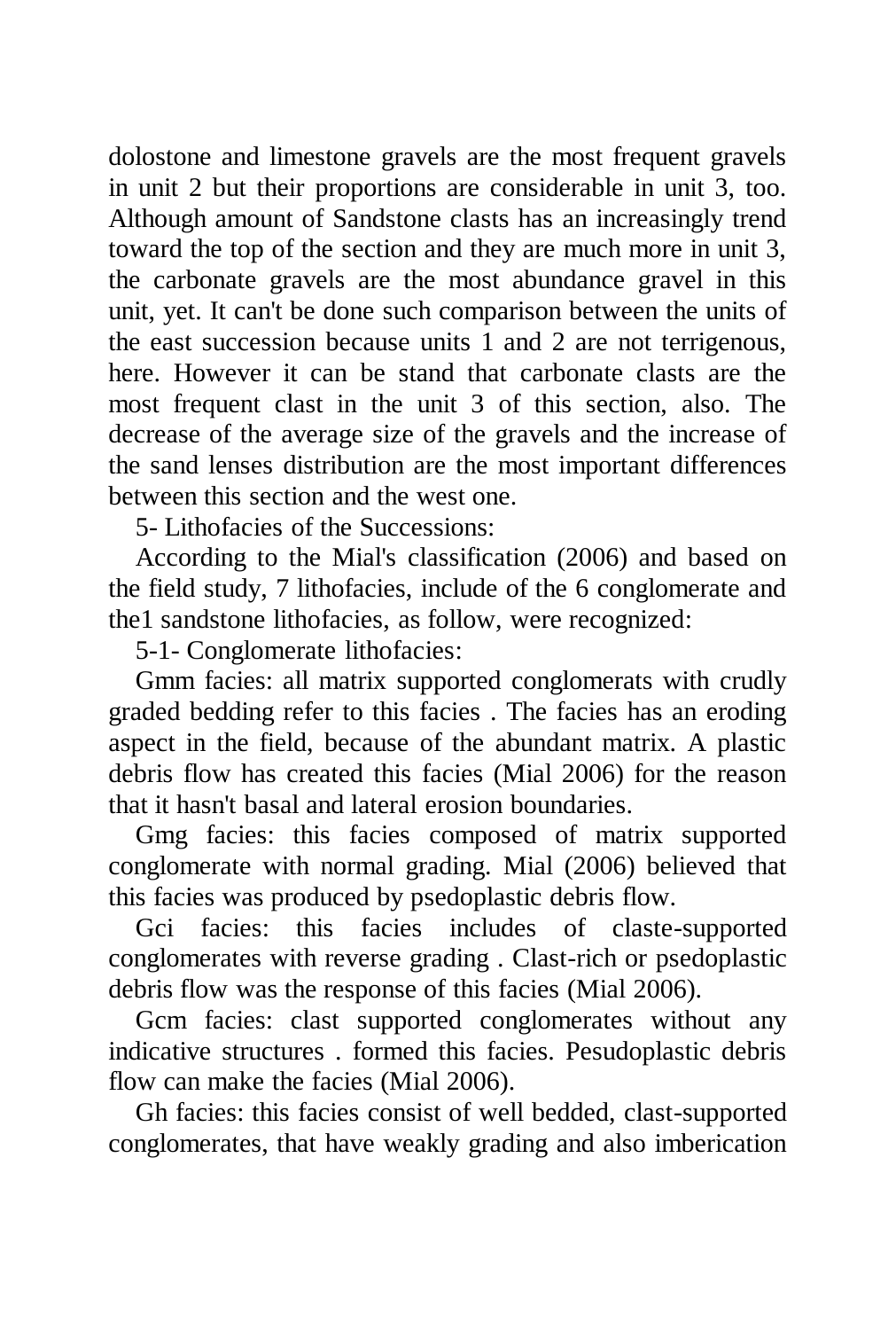. Longitudinal bar and sieve deposits can produce such conglomerates (Mial 2006). Althouth, thickness of each layer in the facies is up to several decimeters only but reapitation and moultistori caused the facies became thick.

Gt facies: trough cross-bedded clast-supported conglomerates, which occurred in some minor channels (Mial 2006), form this facies . Eroding of their bases, presenting of more coarse grains in the trough basements, 2 to 12 m wide and 2 to 3 m thicknesses are the characteristics of the conglomerates that exactly coincide with Mial's (2006) definition .

All of these facies were reported from Miocene of the northern Vietnam (Wysoka & Świerczewska 2010) and Tertiary of SE Brazil ( Neves et.al 2005)

5-2- Sandstone lithofacies:

Ss facies: very fine to coarse sandstones or gravely sandstones make this facies. This sediment filled the scores. Weakly planar cross-bedding structures can be seen in them occasionally.

6- Sequence stratigraphy of the successions:

According to the changes of the lithofacies and to the trend of the changes of the longer gravels through the successions, and by means of the Fisher's (1964) method sequence stratigraphy of these sections are analyzed . Subsequently, two depositional  $3<sup>rd</sup>$  order sequences (Sq1 & Sq2) are recognized. In the west succession, the Sq1, which started with first-type sequence boundary  $(SB<sub>D</sub>$ , is located on the volcanic rocks and is covered by the Sq2. A two-type sequence boundary  $(SB_{II})$ separets these two from each other. The latest sequence is partial and is covered by recent alluvial sediments. The Sq1 composes of HST and FSST, while the Sq2 consists of LST only and the other system tract (or tracts) is (or are) not exposed. Here depositional sequences and their system tracts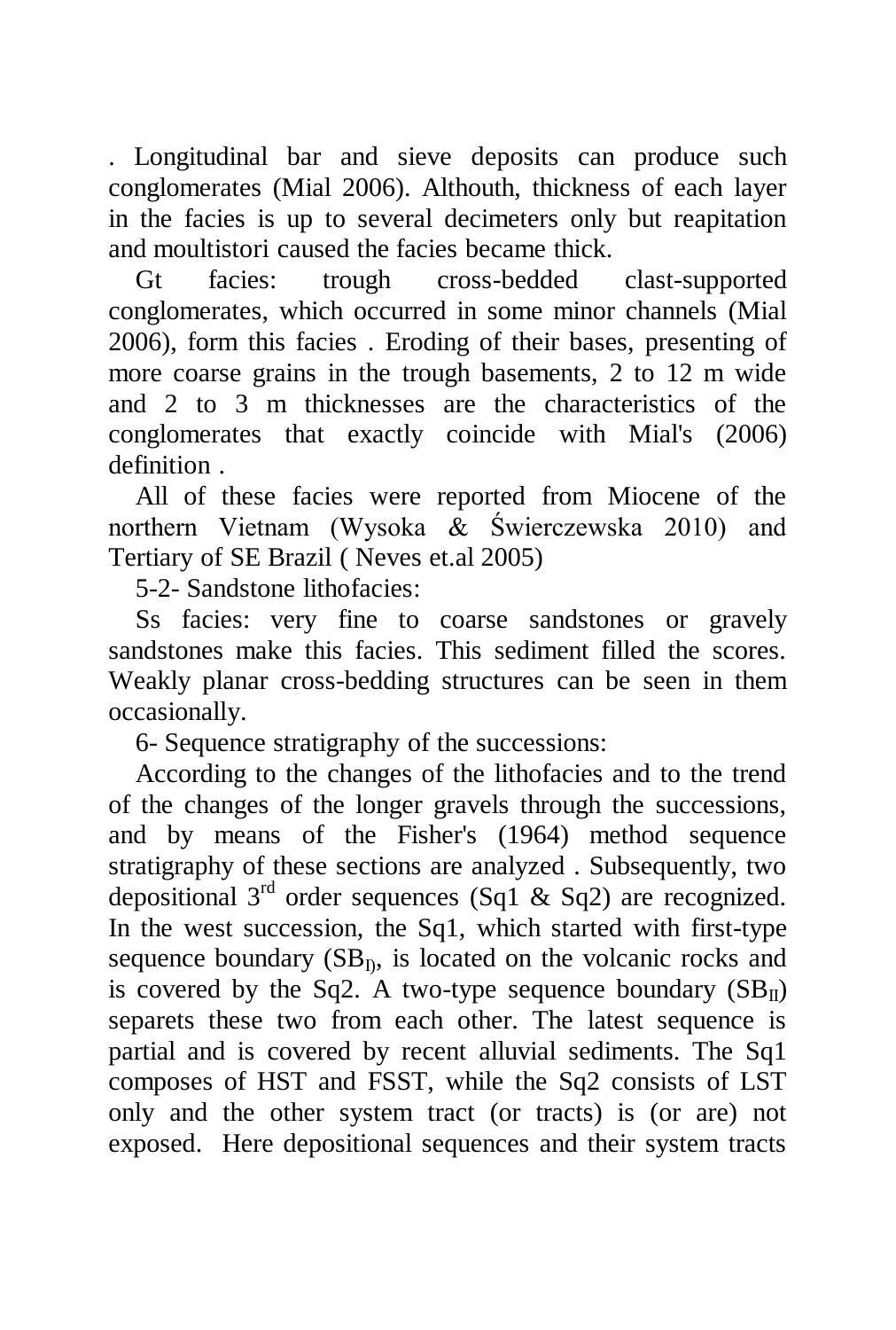completely coincide with lithostratigraphic units. Consequently, unit 1, unit 2, and unit 3 are equivalent of HST, FSST of Sq1 and LST of Sq2 respectively. In the east succession, the Sq1 is located between tow  $SB<sub>I</sub>$ . This sequence, here, composed of a carbonate HST and FSST cannot be seen. In the Sq2, like the west section, LST can be followed, only. Also here we can correlate the lithostratigraphic units with the obtained sequence stratigraphy data so that unit 1, unit2 and unit 3 are correspondingly coincided with HST of Sq1, second  $SB_I$ , and LST of Sq2.

7- Discussion:

Statistical analyses shows that the Gcm facies is the most frequent conglomerate lithofacies in the west section. After that the Gmg facies is the most. Furthermore, the Gh and Gmm facies are on third and fourth frequency ranking, respectively . the other conglomerate and also sandstone lithofacies are very infrequent. Consequently the Gcm, Cmg, Gh, and Gmm are the main lithofacies group and the Gci, Gt, and Ss are the minor one. According to Mial (1985, 2006), this main and this minor lithofacies can be referred to the SG and GB elementary structures, correspondingly. The field data, such as convex upward lens shape of these elementary, confirm those . Like the west section, Gcm facies is aboundant in the east section. The Gci, Gmg, Gh, Gmm,and Ss are less frequent respectively. The Gt facies doesn't find here. Elementary structures in this succession exactly are equal the west section .

The Gcm, Gmm, and Gcm are the most frequent facies in the HST of the west section. The important elementary structure of this system tract is SG. Althouth the Gmm facies cannot be seen in the FSST, the SG elementary structure is predominant, yet. Main facies of the LST, here, which show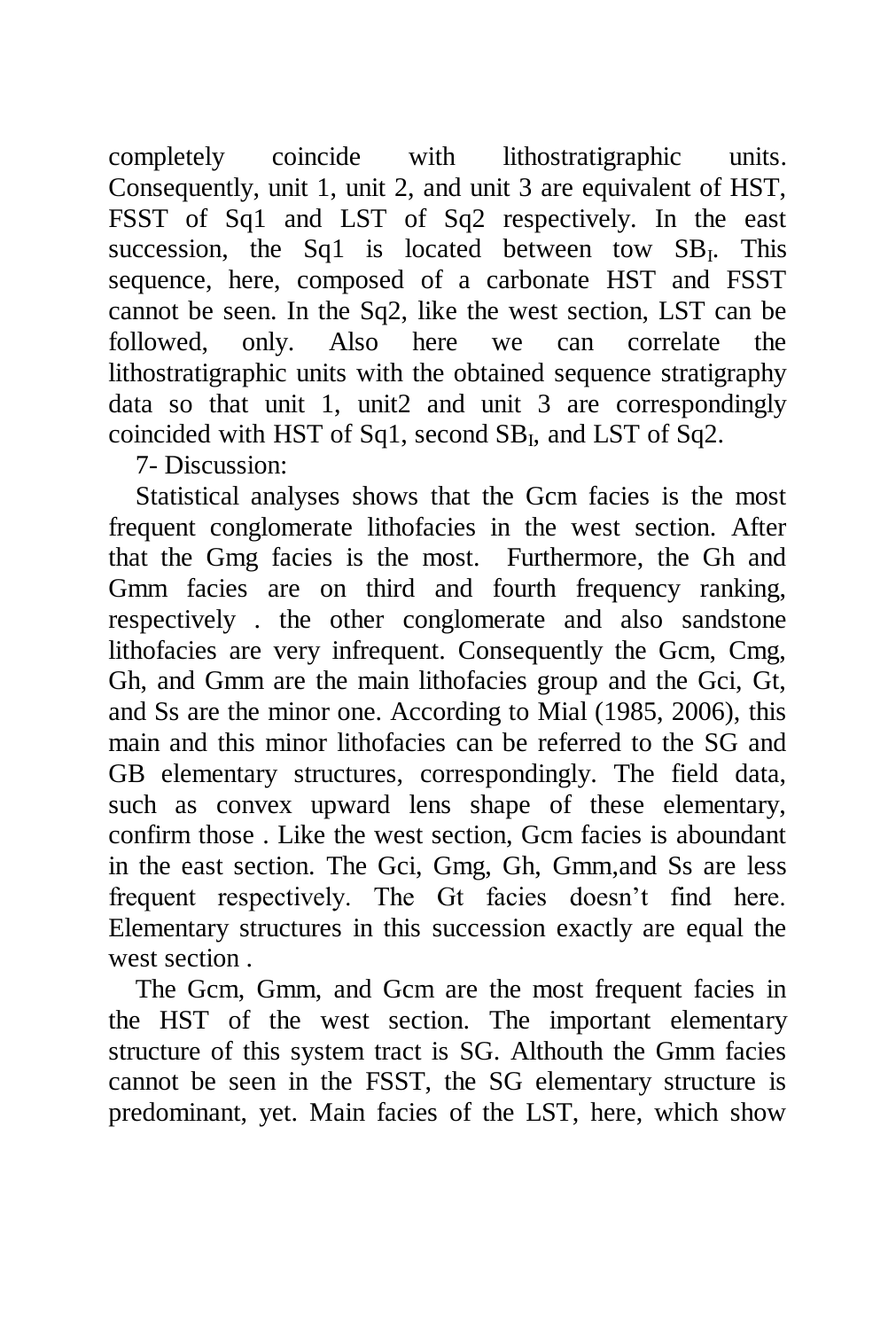the SG and probably HO elementary structurs, are Gmm, Gmg, Gcm, and Gh facies .

8- Concolusion:

According to Mial (2006) all the previous mentioned lithofacies and the main elementary structure were produced by the debris flows. Consequently, they occurred in an arid alluvial fan. Infrequency of the sandstone facies confirms this idea and also shows that these sediments were deposited in the proximal portion of the proposed alluvial fan. This lithofacies association approximately is the same as the polygenic Conglomerate (pC) of Luzόn (2005) that was referred to the flash flood and sheet flood of a proximal sector of large alluvial fans. Based on Sthnistreet and McCarthy (1993) this fan was a debris flow dominated kind that occurred in the barren and very steep landscapes in front of the mountains. Mial (2006) believed that such alluvial fans are small (less than 10 km long) and produced in the arid climate. Decreasing of the gravel diameters toward the east section, relative increasing in repetition and thicknes of the sandstone lithofasies toward the same direction, abruptly decreasing of the siliciclastic sediments and appearance of carbonet rocks (unit1) and also absent of a siliciclastic unit 2 in this sections (figure 11) show that the apex of this fan and the paleorelief were near the west section in that time. A weakly paleodirecton structure (imbrications of the Gh facies; show a flow that had moved toward the northeast of this area. However, this alluvial fan was no large and for this reason there aren't many outcroup of it in the district. The occurence of such alluvial was referred to the falt events by Mial (1986). Safaea et.al (2008) and Safaea (2004) recorded such falts that were produced by Qom falt movment and have activated and affected the topography of the quarter since lower cretaceous. According to deposition of both successions on the Eocene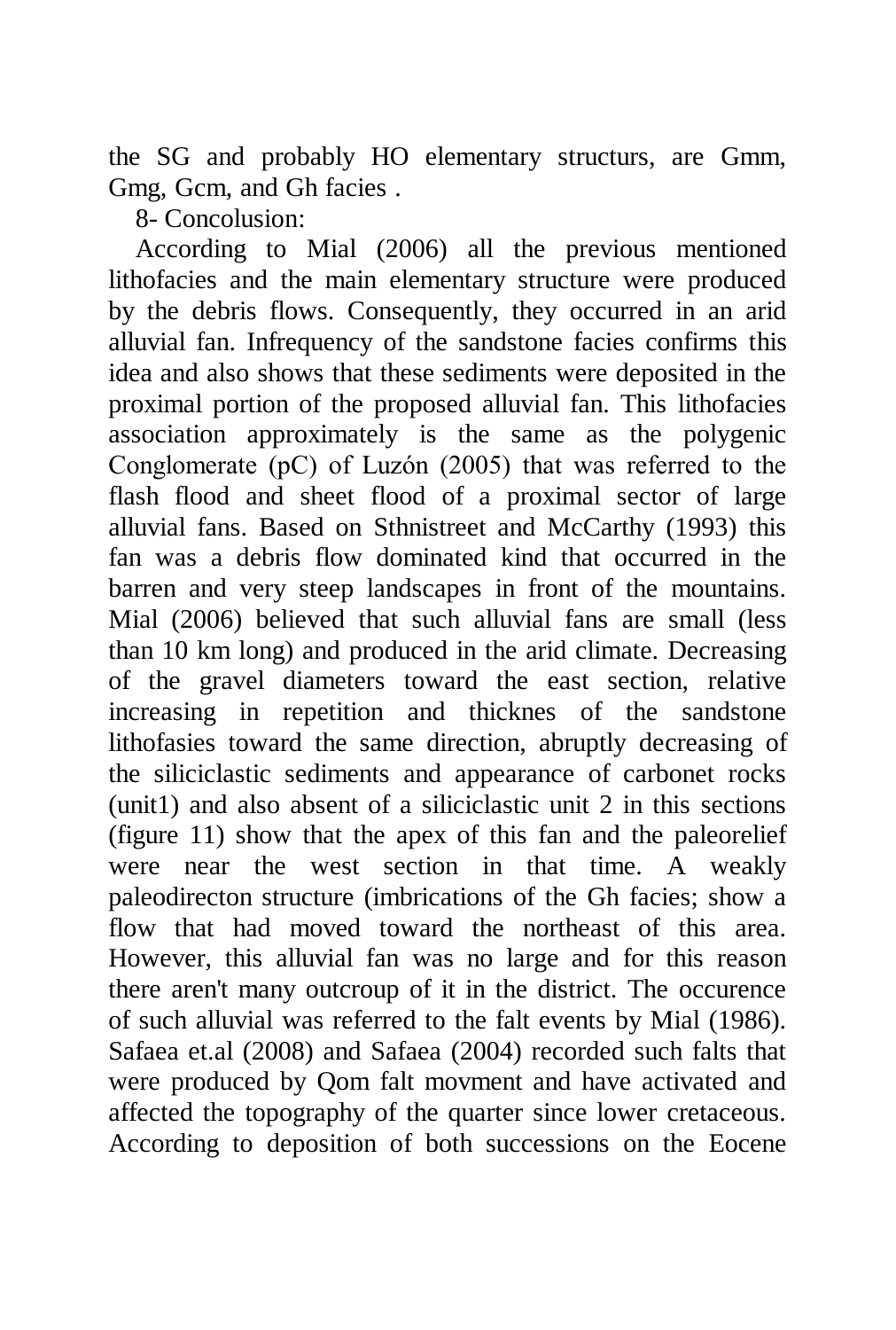volcanic and Volcaniclastic rocks (Radfar 2001) probably this alluvial fan was active in Oligocene/Miocene time and its sediments are the equivalent of the Qom Formation.

The trend of the change in the variety of the gravels in this area (chart 1) points not only to the variety of their source petrotrology but also to very strange tectonic activity in this district. So that in course of time, the amount of Volcaniclastic gravels (that were destroyed from the Eocene rocks) suddenly decreased and instead the proportion of older carbonate gravels ( which destroyed from cretaceous dolostone and limestones) increased. Sandstone gravels probably are broken from the oldest rocks in the source area and are abundant in the top of the sections (unit 3). So it can point to the tectonic activity of the region based on Dickinson (1985). Relatively lacks of changing and even a virtual increasing in the size of the gravels upwardly in the succession confirm this clime.

Sequence stratigraphy data also show that after a maximum flooding, the east area submerged and carbonate sediments were being deposited . While in this time (HST stage) the west region was out of the water and conglomerate and agglomerate sediments were deposited there in an alluvial fan environment. With gradually decreasing of the accommodation space and regression of the relative sea level, the east area came out of the water again. Instead, in this time (FSST stage), the accommodation space and rate of sedimentation increased in the alluvial fan on the west area by the marine regression whereas lack of sedimentation and to be a long time sub meteoric conditions produced a paleosoile layers (unit 3) in the east region. Although these two regions were not submerged after the re rising (LST stage) in Neotethys and the accommodation spaces decreased a little but the alluvial fan activations in the west extended to the east area. Consequently alluvial sediment covered the paleosoile there (12 d). The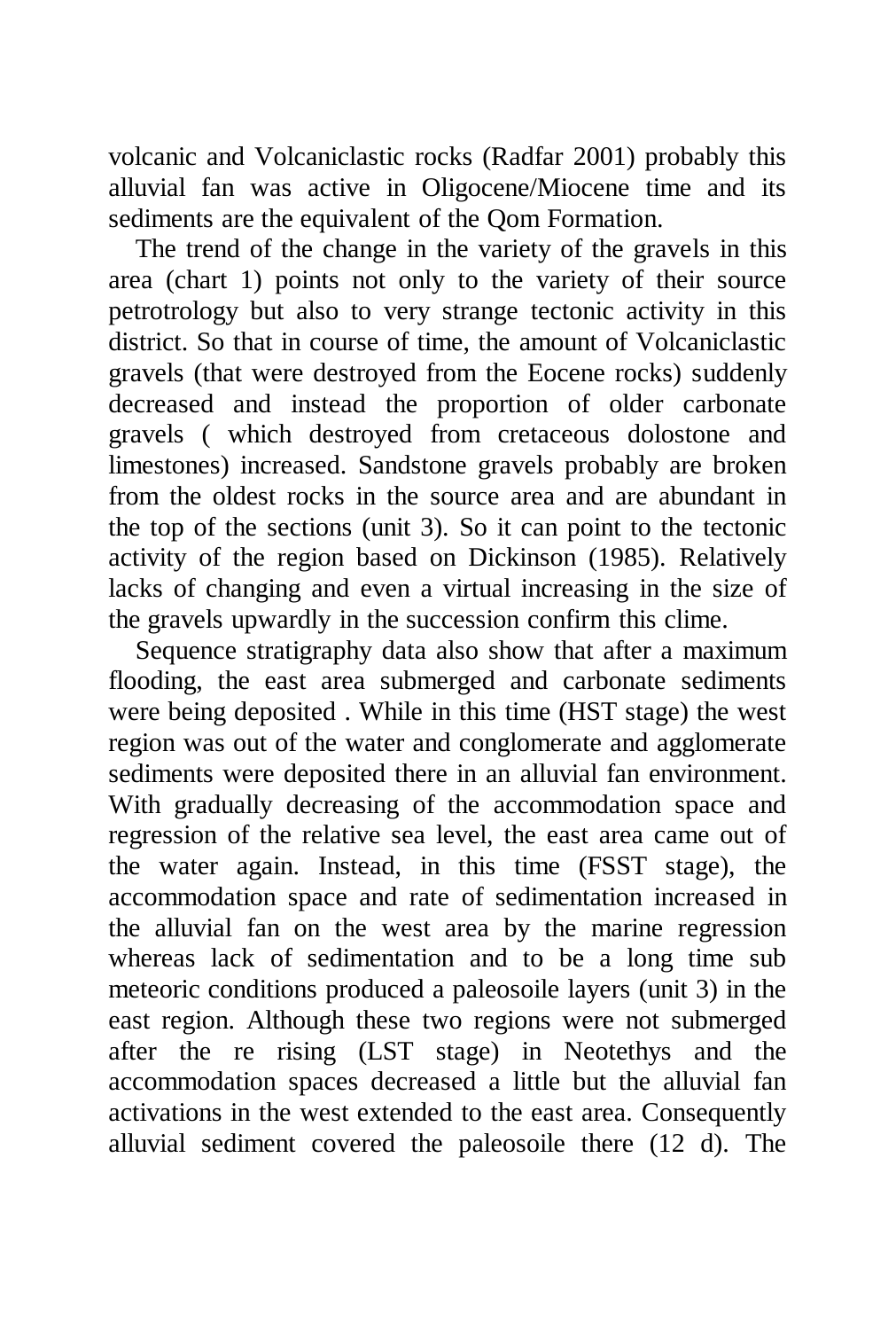mentioned depositional  $3<sup>rd</sup>$  order sequences are acceptable if their correct interval age can be obtain in the future study. The authors believed that it's better to call them, tectonic sequences instead of depositional sequences because sedimentation in an alluvial fan is not depend to sea level change directly but tectonic and weather conditions influence it powerfully, and in the other hand tectonic activation of these areas was very intense because they were located near a convergent plate boundary (Safaea and et.al 2008, Arfaneia and Shahreiari 2009).

10- Acknowledge:

This work is the result of a project supported by Islamic Azad university-Khorasgan branch. We are indebted to chancellor of this university and his colleagues for their logistics and financial support of this project.

Reference:

- Arfania, R., Shahriari, S., 2009. Role of southeastern Sanandaj-Sirjan Zone in the tectonic evolution of Zagros Orogenic Belt, Iran. Island Arc doi:10.1111/j: 1440-1738.
- Catuneanu, O., 2006, Principles of Sequence Stratigraphy, Depariment of Earth and Atmospheric Sciences, University of Alberta Edmonion, Alberia, Canada, 375pp.
- Cheel, R.J., 2005, Introduction to Clastic Sedimentology, Prentice Hall Inc.,130p.p
- Coe, A, Bosence, D., Pam, WJ. Church, Revin, D., Flint, Stephen, Howell, J.A., Wilson, R., Chris,L., 2005, The Sedimentary records of Sea-Level changes, Cambridge university press & the open university, Cambridge, UK. 427pp.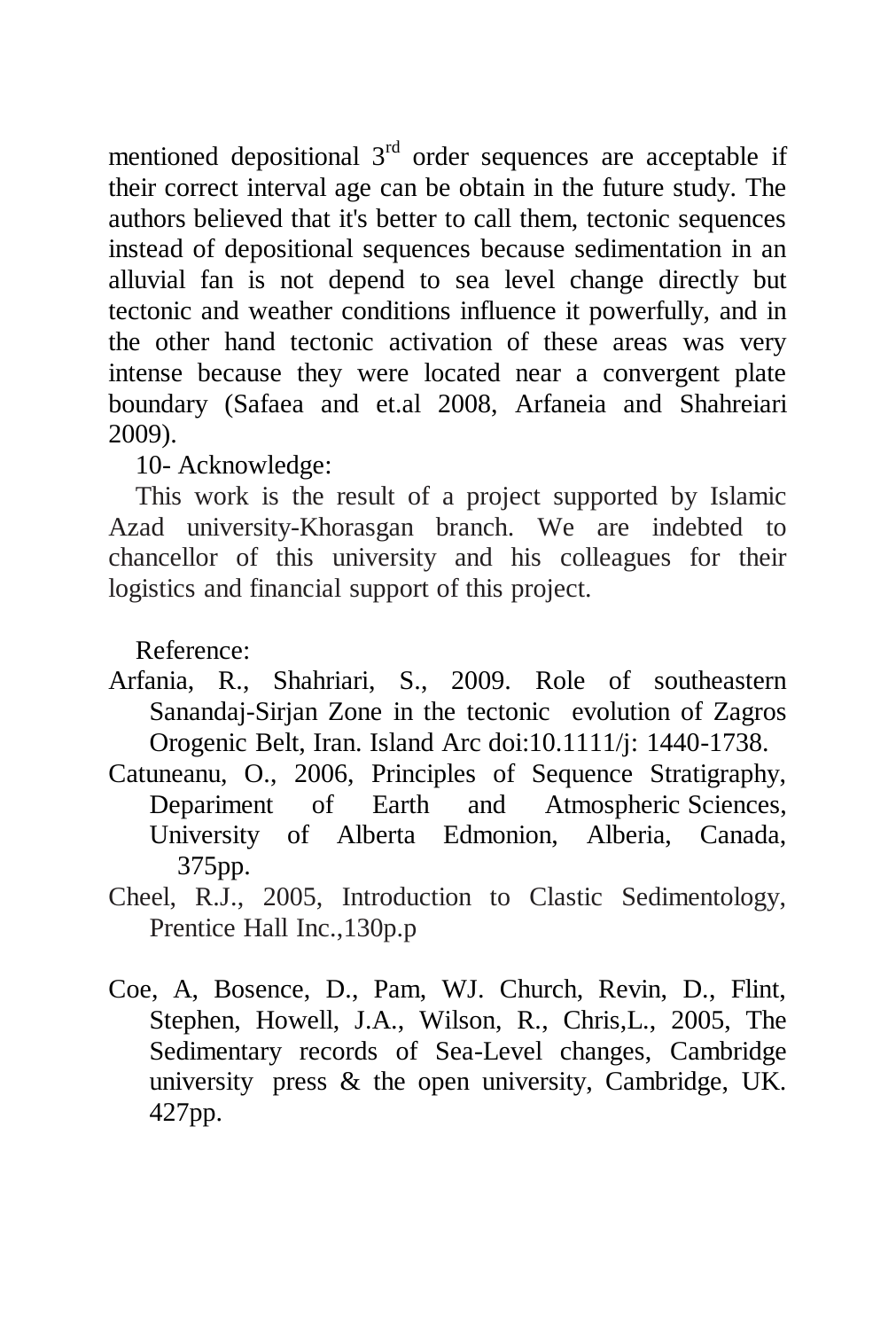- Dickinson,W.R., 1985. Interprating provenance relations from detrital modes of sandstones. In: Provenance of arenites (Ed. By G.G. Zuffa), pp. 333-361. Reidel, Dordrecht
- Fisher, AG., 1964, The loafer Cyclothems in the Alpine Triassic Kansas. Journal of Geology Survy. Vol. 169: 107- 146.
- Grabau, AW., 1904, on the classification of sedimentary rocks, American geologists, 33:228-243.
- Gholamalian, h. 2007. Conodont biostratigraphy of the Frasnian–Famennian boundary in the Esfahan and tabas areas, Central Iran. Geological Quarterly, 51, 453–476.
- Hairapetian, V., Ginter, M., 2009. Famennian chondrichthyan remains from the
- Chahriseh section, central Iran. Acta Palaeontologica Polonica, 59(2), 173–200.
- Jafarian, M.A., et Brice, D., 1973, Biostratigraphy des Brachioopds dans le Famennien superieur de la region d'Isfahan (Iran central), Misen evidence de la Zone dEtreungt. CR4c.Sc., t.276, S.D. Paris.
- Luzόn, A. 2005. Oligocene-Miocene alluvial sedimentation in the northern Ebro Basin, NESpain: Tectonic control and paleogeographical evolution. Sedimentary Geology, 177: 19-39.
- Miall, A. D., 1985, Architectural-element analysts: a new method of factes analysts applied to fluvial deposits, Erth Sci. Rev. 22: 261-308
- Miall, A. D., 2006, The Geology of Fluvial Deposits, Springer, 582pp.
- Neves M.A., Morales N., Saad A.R. 2005, Facies analysis of tertiary alluvial fan deposits inthe Jundiaí region, São Paulo, southeastern Brazil. Journal of South American Earth Science, 19: 513-524.